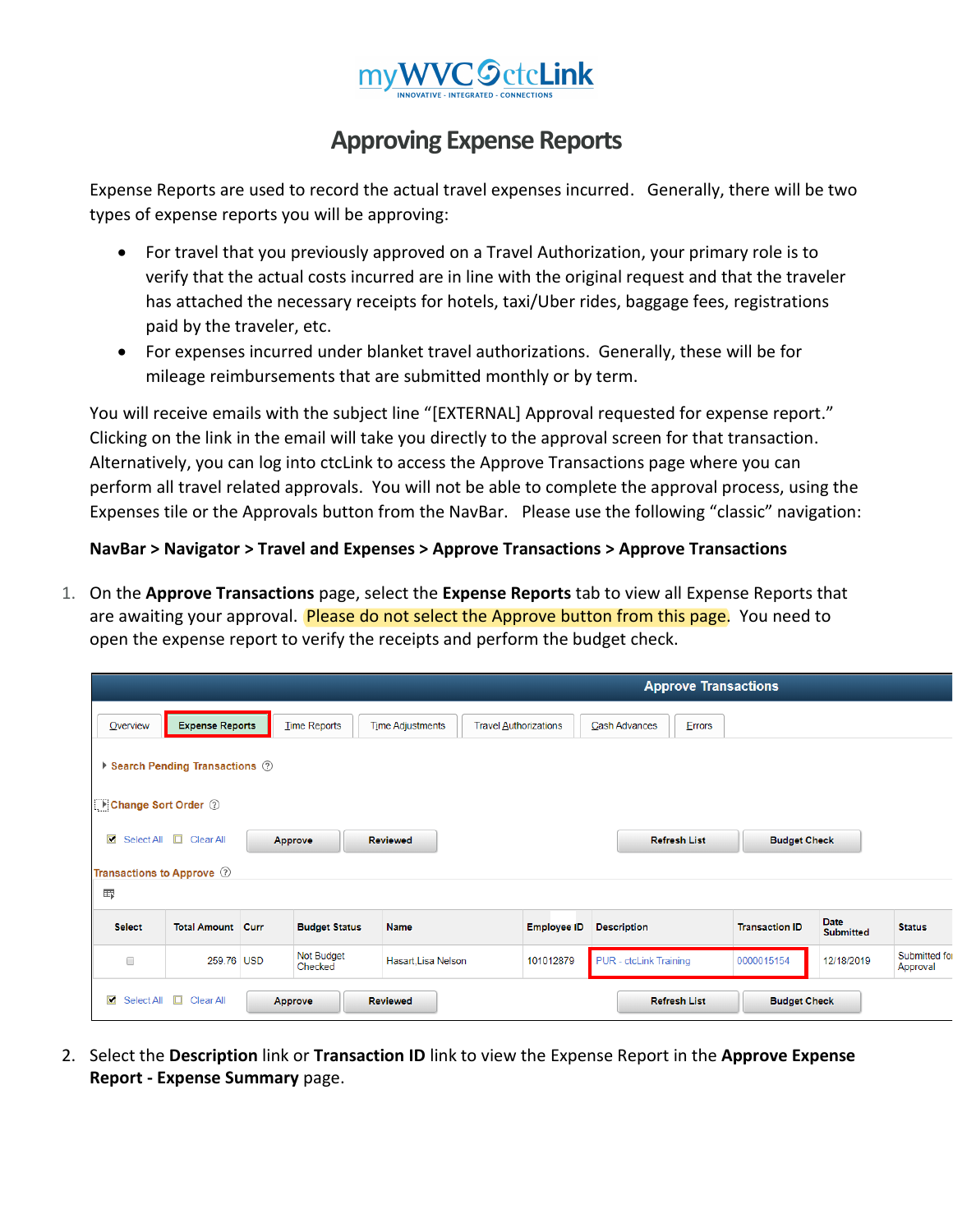3. Select the **Attachments** link to view the receipts that have been uploaded. As the Expense Approver, you are responsible for confirming that all necessary receipts are included and that they support the expenses being submitted. You should expect to see receipts for hotels, taxi/Uber rides, baggage fees and registrations paid by the traveler. If the appropriate receipts are not attached, you should use the **Send Back** button to return the Expense Report to the traveler and include a comment explaining what is missing.

|                                          | <b>Amount Due to Employee</b>                      | 214.76 USD                                                                                                           |                 | <b>Amount Due to Supplier</b> |                         | 0.00 USD                |                  |
|------------------------------------------|----------------------------------------------------|----------------------------------------------------------------------------------------------------------------------|-----------------|-------------------------------|-------------------------|-------------------------|------------------|
| <b>Cash Advances Applied</b>             | 0.00 USD                                           | <b>Prepaid Expenses</b>                                                                                              |                 | 0.00 USD                      |                         | <b>Supplier Credits</b> | 0.00 USD         |
| <b>Employee Expenses (6 Lines)</b>       | 259.76 USD                                         | <b>Non-Reimbursable Expenses</b>                                                                                     |                 | 45.00 USD                     |                         | <b>Employee Credits</b> | 0.00 USD         |
| Totals $(?)$                             |                                                    |                                                                                                                      |                 |                               |                         |                         |                  |
|                                          |                                                    |                                                                                                                      | <b>BAR</b>      | <b>View Analytics</b>         | $\circ$<br><b>Notes</b> |                         | Attachments (2)  |
| <b>Budget Status</b>                     | <b>Budget Options</b><br><b>Not Budget Checked</b> | Budget Checking is required before the Expense Report can be Approved. Please click on the Budget Options hyperlink. |                 |                               |                         |                         |                  |
| <b>Accounting Date</b>                   | 12/18/2019                                         | <b>Accounting Template</b>                                                                                           | <b>STANDARD</b> |                               |                         |                         |                  |
| Reference                                |                                                    | <b>Last Updated</b>                                                                                                  | 12/18/2019      | Sabra Sand                    |                         |                         |                  |
| <b>Description</b>                       | <b>PUR</b> - ctcLink Training                      | <b>Created</b>                                                                                                       | 12/18/2019      | Tanya Kerr                    |                         |                         |                  |
| <b>Business Purpose</b>                  | Off-site Meeting                                   | Report                                                                                                               | 0000015154      | <b>Submitted for Approval</b> |                         |                         |                  |
| <b>Lisa Hasart</b>                       |                                                    |                                                                                                                      |                 |                               |                         | <b>Actions</b>          | Choose an Action |
| Approve Expense Report - Expense Summary |                                                    |                                                                                                                      |                 |                               |                         |                         |                  |
|                                          |                                                    |                                                                                                                      |                 |                               |                         |                         |                  |

- 4. At the bottom of this page, you will see the **Receipt Information** and **Expense Line** sections. You can review a summary of the expense lines being submitted. To review detailed information about each expense line, select the **Expense Details** link.
- 5. Under the **Receipt Information** section, select the checkbox for **Receipts Received** to confirm that all required receipts have been submitted and appropriately support the reported expenses.

| ▼ Receipt Information<br>$\blacktriangledown$ Expense Line $\oslash$<br><b>Expense Line Items</b> | Receipts Received             |                                                        |                            |         |                 |                  |          |                     |                     | <b>Expense Details</b>   |
|---------------------------------------------------------------------------------------------------|-------------------------------|--------------------------------------------------------|----------------------------|---------|-----------------|------------------|----------|---------------------|---------------------|--------------------------|
| 靈<br>Q                                                                                            |                               |                                                        |                            |         |                 |                  |          |                     |                     | 1-6 of 6 $-$             |
| Date                                                                                              | <b>Expense Type</b>           | <b>Description</b>                                     | <b>PC Business</b><br>Unit | Project | <b>Activity</b> | Reimburse<br>Amt | Currency | Receipt<br>Verified | Receipt<br>Required | Approve                  |
| 12/11/2019                                                                                        | Hotel in State of WA          | Fairfield Inn Olympia                                  |                            |         |                 | 130.00 USD       |          | $\Box$              | $\mathcal{A}$       | $\overline{\mathcal{L}}$ |
| 12/11/2019                                                                                        | Hotel Room Tax (IN STATE)     | Fairfield Inn Olympia                                  |                            |         |                 | 18.76 USD        |          | $\mathcal{A}$       | $\Box$              | $\blacktriangledown$     |
| 12/11/2019                                                                                        | Meal in State of WA Lunch     | Lunch day 1                                            |                            |         |                 | 20.00 USD        |          | $\mathcal{A}$       | $\Box$              | $\overline{\mathcal{L}}$ |
| 12/11/2019                                                                                        | Meal in State of WA Dinner    | Dinner night 1                                         |                            |         |                 | 30.00 USD        |          | $\mathcal{A}$       | $\Box$              | $\blacktriangleright$    |
| 12/12/2019                                                                                        | Meal in State of WA Breakfast | Breakfast day 2                                        |                            |         |                 | 16.00 USD        |          | $\mathcal{A}$       | $\Box$              | $\overline{\mathcal{L}}$ |
| 12/12/2019                                                                                        | <b>Automobile Rental</b>      | <b>Enterprise Car Rental arranged</b><br>by Purchasing |                            |         |                 | 45.00 USD        |          | $\mathcal{A}$       | $\Box$              |                          |

Note: The **Approve** check box will automatically be checked. If you do not want to approve a single line item, you can uncheck the box. A drop down menu will appear next to the check box, where you need to select a reason for the denial. You can also deny individual lines on the **Expense Details** page under the **Approve** column. If you uncheck the box, the same drop down menu will appear. You may also notice the **Approve** check box is grayed out for some lines. This occurs when an expense item has already been paid for by the College (examples will include conference registration fees, airline tickets, rental cars and College bus/motorpool).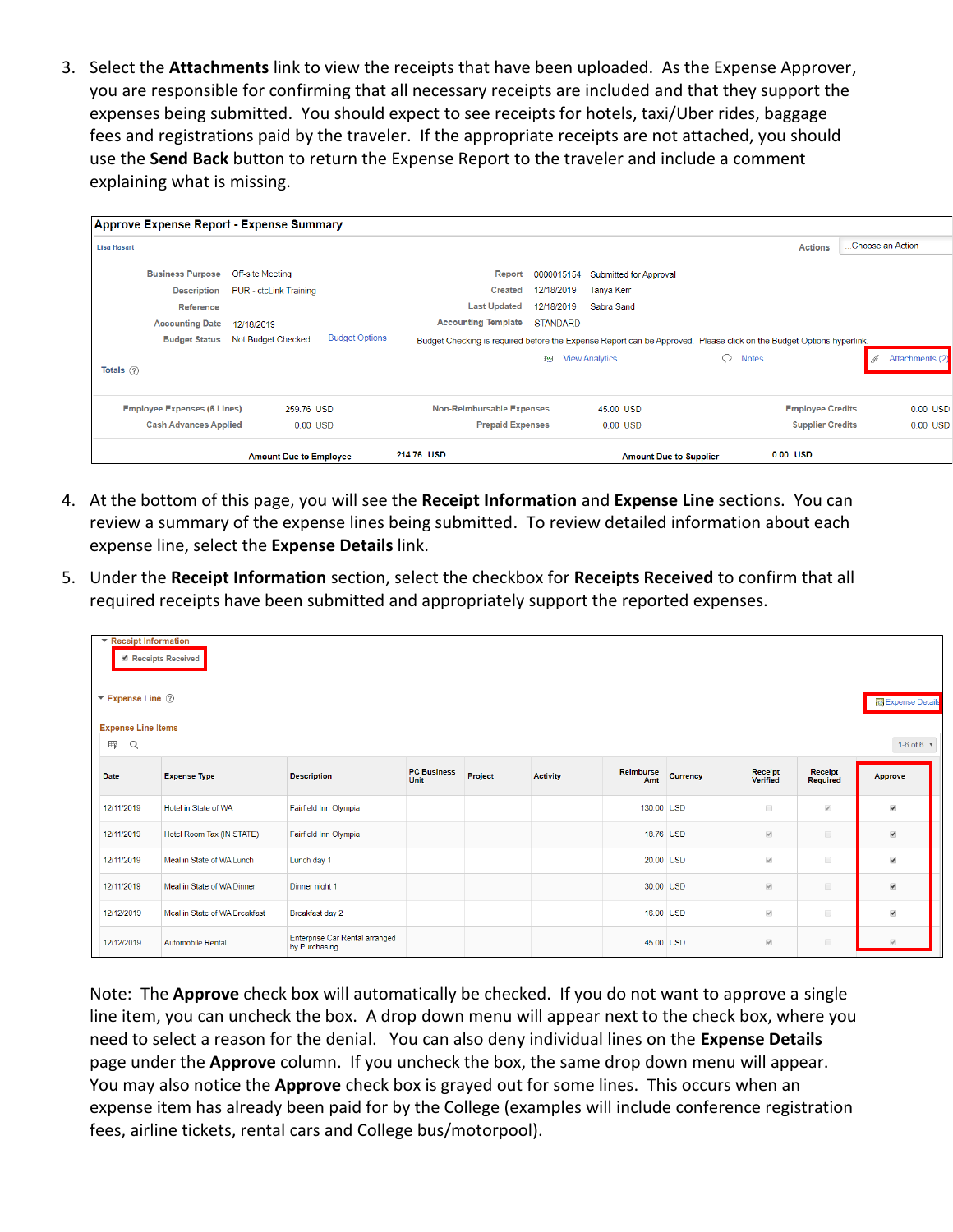6. On the **Expense Detail** page, you can expand each expense line to review the key fields and descriptions. Expand the **Accounting Details** section to verify the chartfields (budget) are correct.

| *Date<br>12/11/2019                                                       | *Expense Type<br>Hotel in State of WA                              |                | *Description<br>Fairfield Inn Olympia<br>233 characters remaining |                  | ₫                                                   |                     | *Amount<br>130.00    | *Currency<br><b>USD</b> | Receipt Required<br>Receipt Verified |                                                | Approve<br>$\overline{\mathcal{L}}$ |
|---------------------------------------------------------------------------|--------------------------------------------------------------------|----------------|-------------------------------------------------------------------|------------------|-----------------------------------------------------|---------------------|----------------------|-------------------------|--------------------------------------|------------------------------------------------|-------------------------------------|
| Payment Type Employee<br><b>Billing Type Billable</b><br>Location Olympia |                                                                    |                |                                                                   |                  | <b>Exchange Rate</b><br><b>Base Currency Amount</b> |                     | 1.00000000<br>130.00 | 晶<br><b>USD</b>         |                                      | Default Rate<br>Non-Reimbursable<br>No Receipt |                                     |
|                                                                           | <b>Accounting Details (?)</b><br><b>Chartfields</b><br>$\parallel$ |                |                                                                   |                  |                                                     |                     |                      |                         |                                      |                                                |                                     |
|                                                                           | <b>Amount</b>                                                      | <b>GL Unit</b> | <b>Monetary</b><br><b>Amount</b>                                  | Currency<br>Code | Exchange<br>Rate                                    | Oper<br><b>Unit</b> | <b>Account</b>       | Fund                    | Approp                               | <b>Class</b>                                   | <b>Dept</b>                         |
|                                                                           |                                                                    | 130.00 WA140   | 130.00 USD                                                        |                  | 1.00000000 7140                                     |                     | 5080010              | 001                     | 101                                  | 082                                            | 42100                               |

- 7. From the **Expense Detail** page, select the **Summary and Approve** page to return to the **Approve Expense Report - Expense Summary** page.
- 8. The travel approval workflow requires the first approver to complete the budget checking process. If the Budget Status indicates **Not Budget Checked**, you will need to complete the budget check. Select the **Budget Options** link.

|                    |                            | <b>Approve Expense Report - Expense Summary</b> |                       |                            |                 |                                          |                                                                                                                      |                      |
|--------------------|----------------------------|-------------------------------------------------|-----------------------|----------------------------|-----------------|------------------------------------------|----------------------------------------------------------------------------------------------------------------------|----------------------|
| <b>Lisa Hasart</b> |                            |                                                 |                       |                            |                 |                                          | <b>Actions</b>                                                                                                       | Choose an Action     |
|                    | <b>Business Purpose</b>    | <b>Off-site Meeting</b>                         |                       |                            |                 | Report 0000015154 Submitted for Approval |                                                                                                                      |                      |
|                    | <b>Description</b>         | PUR - ctcLink Training                          |                       | <b>Created</b>             | 12/18/2019      | Tanva Kerr                               |                                                                                                                      |                      |
|                    | Reference                  |                                                 |                       | <b>Last Updated</b>        | 12/18/2019      | Sabra Sand                               |                                                                                                                      |                      |
|                    | Accounting Date 12/18/2019 |                                                 |                       | <b>Accounting Template</b> | <b>STANDARD</b> |                                          |                                                                                                                      |                      |
|                    |                            | <b>Budget Status Not Budget Checked</b>         | <b>Budget Options</b> |                            |                 |                                          | Budget Checking is required before the Expense Report can be Approved. Please click on the Budget Options hyperlink. |                      |
|                    |                            |                                                 |                       |                            | $\lambda$       | <b>View Analytics</b>                    | $\circ$ Notes                                                                                                        | Attachments (2)<br>M |

9. The **Commitment Control** window will display.